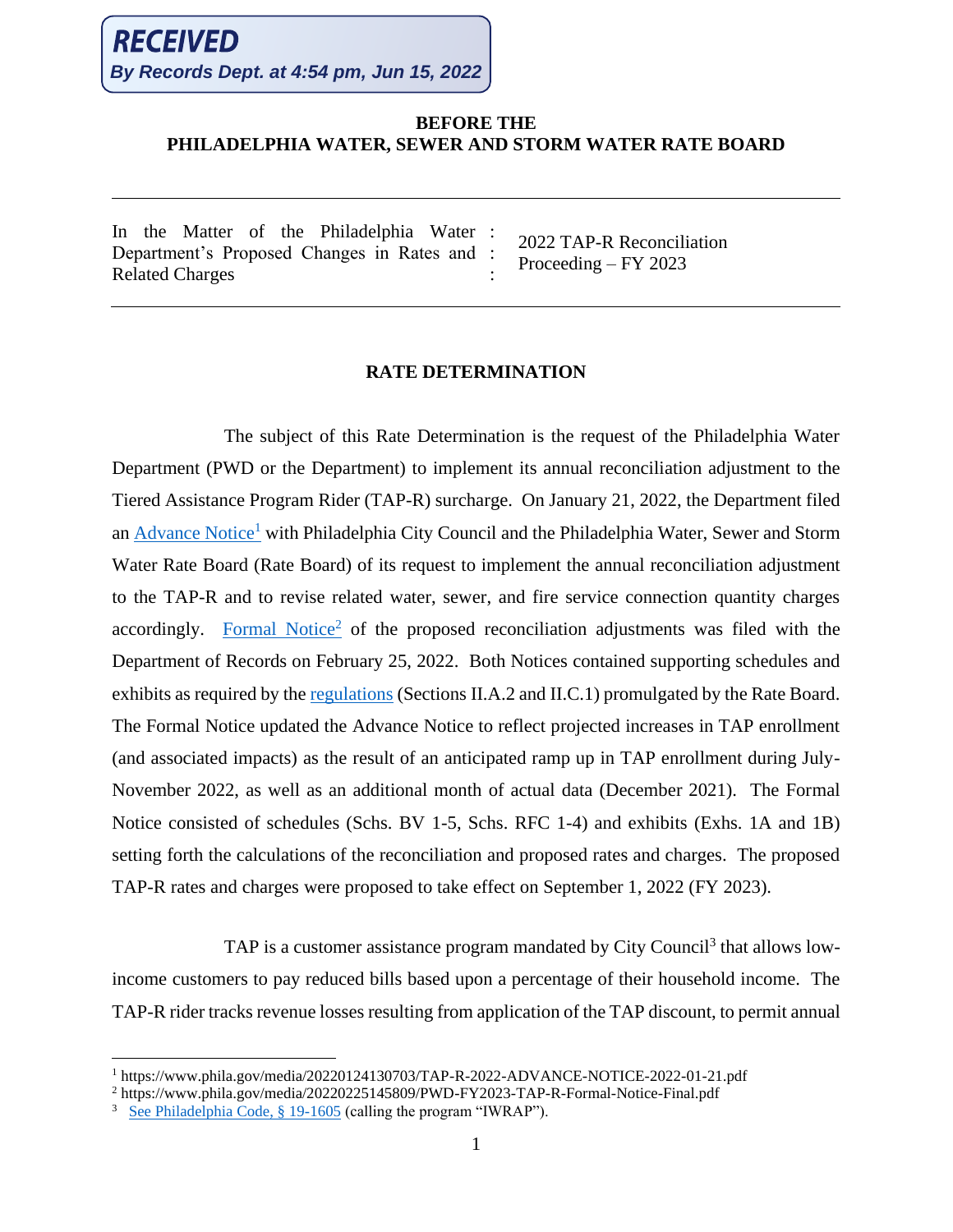reconciliation if they are greater or less than projected. The TAP-R surcharge is charged to customers who do not receive the discount.

Before us is the [Hearing Officer Report](https://www.phila.gov/media/20220512191447/TAP-R-Report-2022-May-10-final.pdf)<sup>4</sup> of Hearing Officer Marlane R. Chestnut, dated May 10, 2022. We will adopt and incorporate that Report, which contains the history of the proceeding, and, after a complete discussion and review of the record, recommends that we approve the proposed rates and charges for the TAP-R surcharge contained in the [Joint Petition](https://www.phila.gov/media/20220425205927/PWD-2022-TAP-joint-settlement-final-Combined.pdf)  for Settlement [of TAP-R Proceeding](https://www.phila.gov/media/20220425205927/PWD-2022-TAP-joint-settlement-final-Combined.pdf)<sup>5</sup> (Joint Petition) submitted by PWD and the Public Advocate, dated April 22, 2022.<sup>6</sup> The proposed rates are based on actual TAP-R participation in the past and reasonable projections of participation in the coming year, and find substantial support in the record.

Hearing Officer Chestnut addressed the [Objections](https://www.phila.gov/media/20220428173952/haver-tap-brief-final.pdf)<sup>7</sup> to the Proposed Settlement raised by Lance Haver, an individual participant, who did not challenge the proposed rates but rather alleged that that the surcharge was a "tax," that the notice provided by the Rate Board at its website was inadequate under the [Home Rule Charter, Sec. 8-600](https://codelibrary.amlegal.com/codes/philadelphia/latest/philadelphia_pa/0-0-0-183661)<sup>8</sup> (Language Access Plans), and that the organization and performance of Community Legal Services as Public Advocate were unsatisfactory. After consideration and discussion, Hearing Officer Chestnut determined that these allegations provided no reason for rejection of the Joint Settlement, and the proposed rates. She also discussed and denied Mr. Haver's Mr. Haver's <u>Motion to Strike</u><sup>9</sup> the [Public Advocate's Post](https://www.phila.gov/media/20220503163417/Post-TAP-R-Hearing-Exhibit.pdf) Hearing Exh.  $1^{10}$ , the outreach report.

The only [Exceptions](https://www.phila.gov/media/20220520160548/TAP-R-haver-exception-2022-final.pdf)<sup>11</sup> submitted to the Hearing Report were by Mr. Haver. These Exceptions, as were the case with his Objections, are not addressed to the rates which are the subject of this limited reconciliation proceeding. Rather, he again alleges that the notice provided

<sup>4</sup> https://www.phila.gov/media/20220512191447/TAP-R-Report-2022-May-10-final.pdf

<sup>5</sup> https://www.phila.gov/media/20220425205927/PWD-2022-TAP-joint-settlement-final-Combined.pdf

<sup>6</sup> The proposed settlement also was supported by the Philadelphia Large Users Group (PLUG), which filed a [Brief](https://www.phila.gov/media/20220425205926/PLUG-TAP-R-Main-Brief.pdf) in support. The only participant to object to the proposed settlement was Lance Haver, an individual participant, who did not object to the rates but to other aspects of the proceeding.

<sup>7</sup> https://www.phila.gov/media/20220428173952/haver-tap-brief-final.pdf

<sup>8</sup> https://codelibrary.amlegal.com/codes/philadelphia/latest/philadelphia\_pa/0-0-0-183661

<sup>9</sup> https://www.phila.gov/media/20220505184540/TAP-Post-hearing-objection.pdf

<sup>10</sup> https://www.phila.gov/media/20220503163417/Post-TAP-R-Hearing-Exhibit.pdf

<sup>11</sup> https://www.phila.gov/media/20220520160548/TAP-R-haver-exception-2022-final.pdf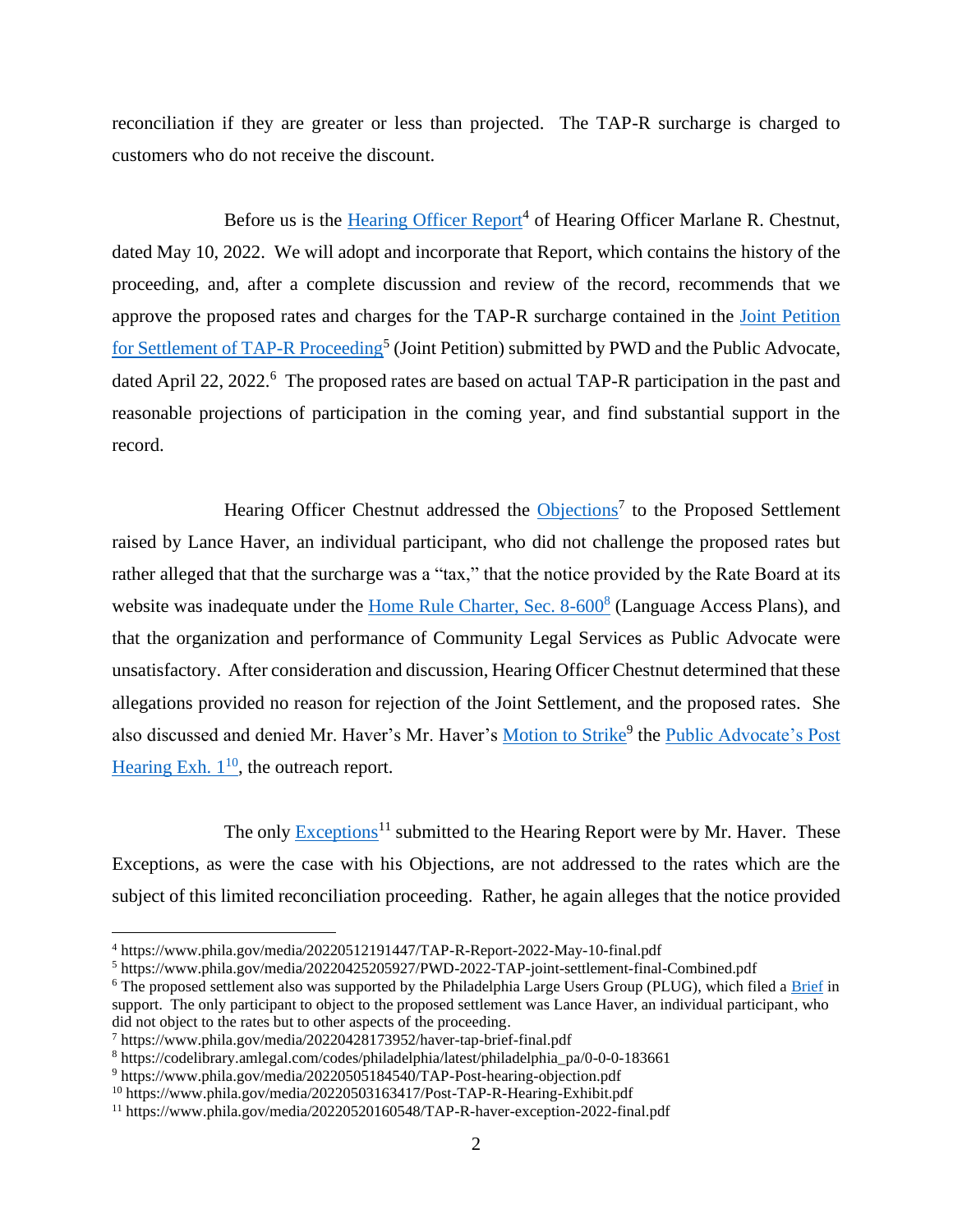by the Rate Board is in violation of the Philadelphia Home Rule Charter, that the Public Advocate provided "inadequate representation" violating Mr. Haver's constitutional right to effective counsel and that the Hearing Officer is biased in favor of the Public Advocate and committed reversible error. None of these allegations provide any reason for rejecting the rates and charges as set out in the proposed settlement.<sup>12</sup>

At its regular public monthly meeting on June 8, 2022, the Rate Board deliberated on the proceeding, including the Hearing Officer Report and the Exceptions, and voted as set forth in the polling sheet attached as Appendix A hereto, which we incorporate by reference in this Rate Determination.

First, Hearing Officer Chestnut thoroughly examined and discussed the allegation that the Rate Board's notice was in violation of the City's Home Rule Charter, [Section 8-600 of](https://codelibrary.amlegal.com/codes/philadelphia/latest/philadelphia_pa/0-0-0-183661)  [the Philadelphia Home Rule Charter.](https://codelibrary.amlegal.com/codes/philadelphia/latest/philadelphia_pa/0-0-0-183661) Exception II ("Violation of Philadelphia Home Rule Charter Section 8-600") We adopt her discussion (Hearing [Officer Report](https://www.phila.gov/media/20220512191447/TAP-R-Report-2022-May-10-final.pdf) at 8-9) and conclusion. There has been no showing on the record that any customer "of limited English proficiency" has had any difficulty in understanding the plain language of the notices – explaining both the subject matter of this filing and how to participate - posted on the Rate Board's website. Further, any violation of Section 8-600 would appear to be within the purview of the Philadelphia Office of Immigrant Affairs.<sup>13</sup>

Mr. Haver's second Exception ("Inadequate Representation") merely repeats his continuing dissatisfaction with the Public Advocate, which we have addressed and rejected a number of times. We reiterate that neither the "public" in general nor Mr. Haver in particular is the "client" of Community Legal Services (CLS), a vendor providing certain specified services

 $12$  Any exception or argument that is not specifically addressed shall be deemed to have been duly considered and denied without further discussion.

<sup>&</sup>lt;sup>13</sup> As correctly stated by the Public Advocate in its [Response](https://www.phila.gov/media/20220504170607/pub-adv-response-to-Haver-objections-final.pdf) to Mr. Haver's Objections, " $\dots$  the Board's obligation to provide public notice does not originate from Section 8-600 of the Charter. Instead, as provided in the Board's regulations, the Board has committed to provide public notice by advertising in accordance with Section 8-407 of the Charter and Section 21-1703 of the Philadelphia Code. Haver has failed to demonstrate a violation of the Board's applicable regulations concerning public notice." See Rate Board regulations,  $\S$  [II.A.2\(d\)](https://www.phila.gov/media/20220204155914/WRBRegulationsAmended20210908reaffirmed20211013.pdf)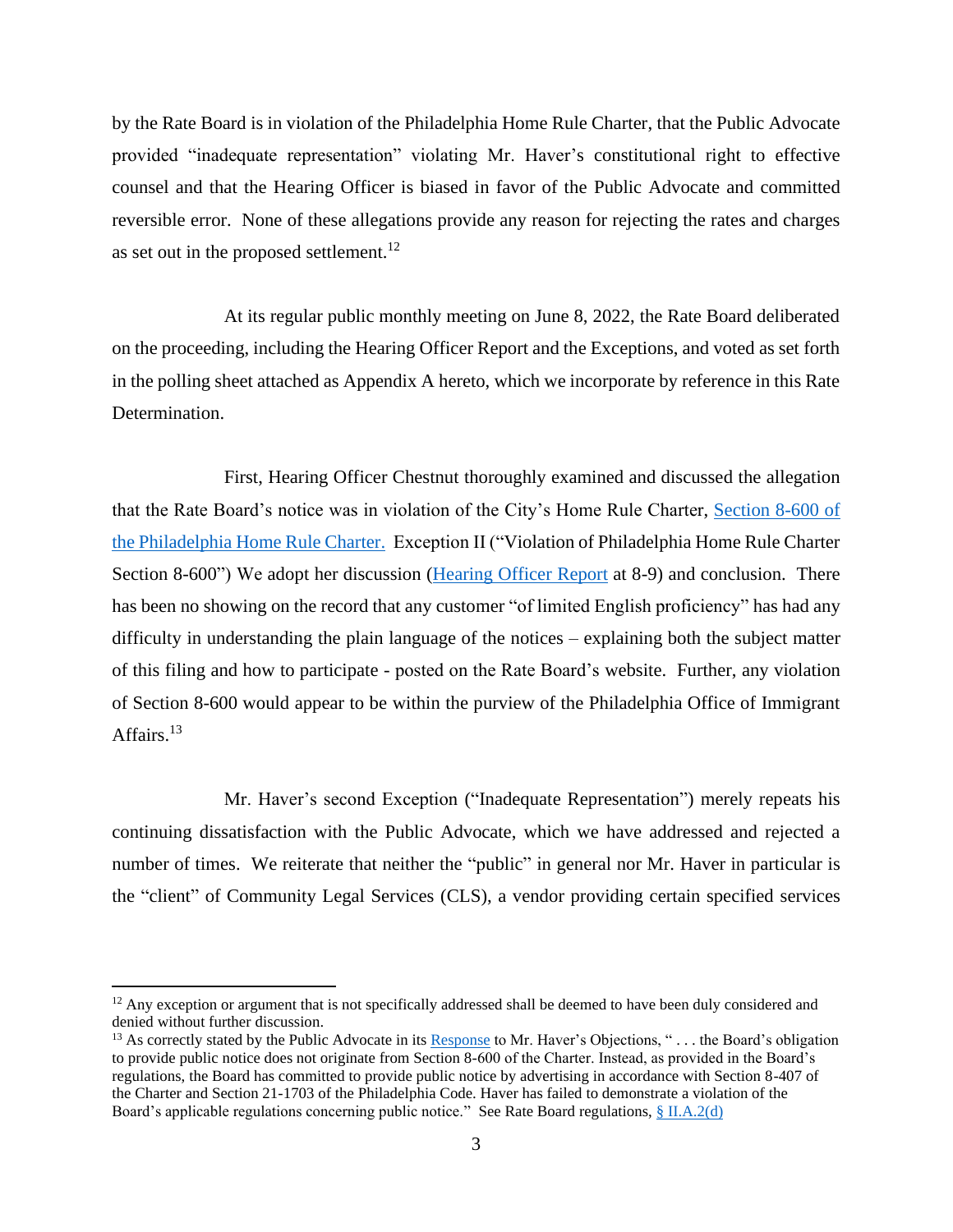under contract with the Rate Board.<sup>14</sup> If the Rate Board is dissatisfied with the services rendered, it can take whatever appropriate action is available under that contract. The fact that Mr. Haver as an individual is dissatisfied because the Public Advocate failed to take certain actions he promoted in this and prior proceedings does not warrant denial of the Joint Petition here.

Mr. Haver is simply incorrect when he alleges that he is entitled to "adequate representation" [\(Exceptions](https://www.phila.gov/media/20220520160548/TAP-R-haver-exception-2022-final.pdf) at 2, 5-6) or his statement that "The argument that ineffective counsel is limited to criminal law, where a member of the Public is appointed a lawyer, like the public is appointed a public advocate, not administrative law, is a case of first impression and it is prejudicial and impermissible for a lower court judge to decide on an issue without foundations for ruling." [Exceptions](https://www.phila.gov/media/20220520160548/TAP-R-haver-exception-2022-final.pdf) at 3. The 6th Amendment right to effective counsel does not apply to civil cases, much less administrative ones. Of more relevance here, the services provided pursuant to the contract are explicitly non-legal services; CLS as the Public Advocate simply has no attorney-client relationship in rate proceedings with either "the public" or any other participant, including Mr. Haver. Public Advocate [Response](https://www.phila.gov/media/20220504170607/pub-adv-response-to-Haver-objections-final.pdf) to Haver Objections at 6-7.

Mr. Haver's third Exception ("Conflicts of Interest") is similarly without merit. We do not know the source of the graphic at 6, or what it is intended to represent. It was not presented during the course of the proceeding, so there was no opportunity for any other participant to address it. There is no support for his contention that there is any conflict at all, or that CLS in its performance of its general services contract with the Rate Board is influenced inappropriately by PWD's "owner" [the City]. [Exceptions](https://www.phila.gov/media/20220520160548/TAP-R-haver-exception-2022-final.pdf) at 6-7,9. The applicable contract grants CLS the duty and independence to advocate forcefully for the interests of small customers, and CLS has consistently done so. Moreover, the contract does not provide for CLS to provide legal representation, so Rule 1.7 of the Rules of Professional Conduct would not apply in any event.

We have previously found that Mr. Haver's criticisms of how CLS has fulfilled its contractual responsibilities as Public Advocate are incorrect and unsupported by the record. Most

<sup>&</sup>lt;sup>14</sup> For a description of the scope of the contracted services, see Public Advocate's [Response](https://www.phila.gov/media/20220504170607/pub-adv-response-to-Haver-objections-final.pdf) to Haver Objections at 6-8.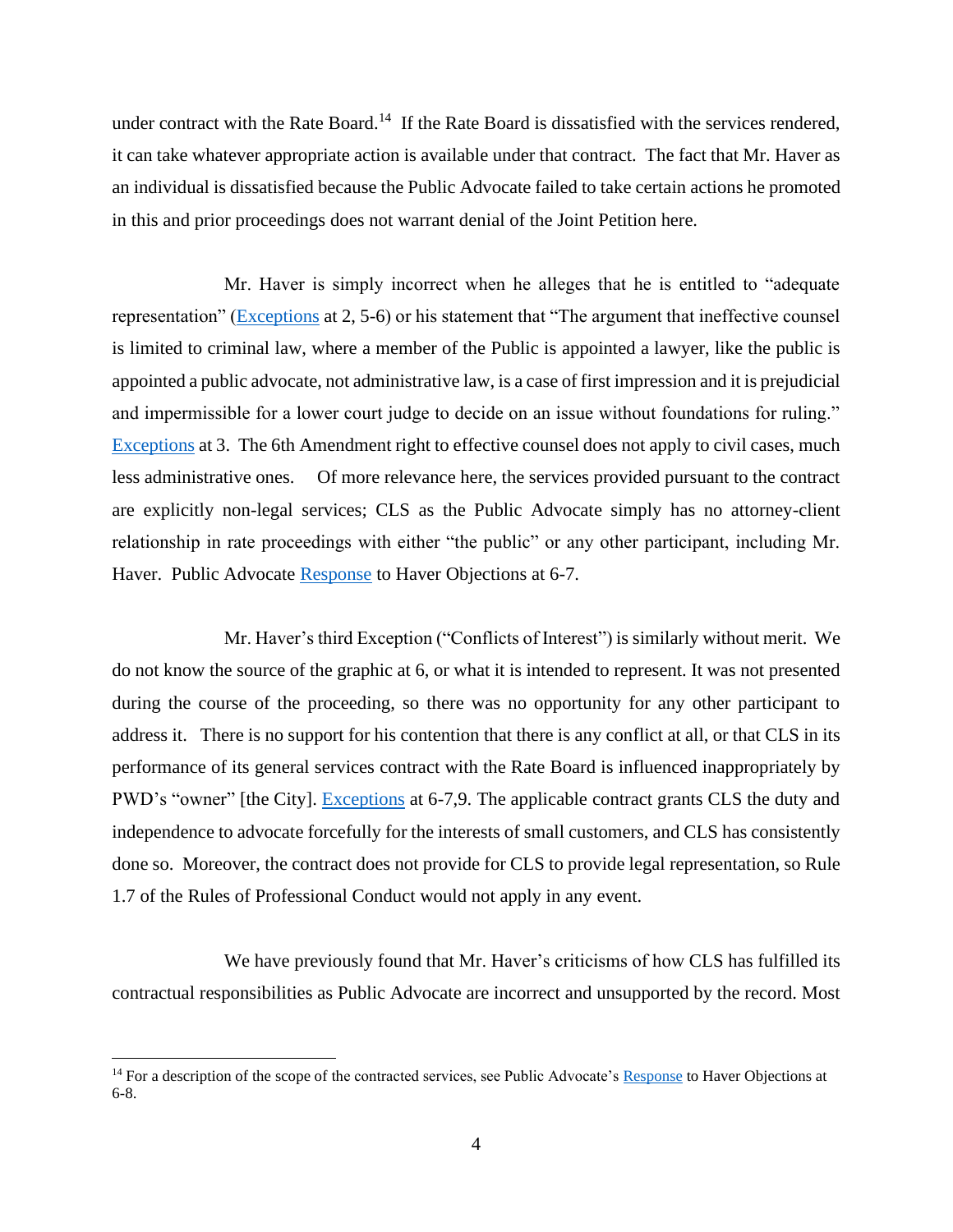recently, we denied his [Motion to Remove Public Advocate](https://www.phila.gov/media/20220217171233/Motion-to-Remove-Public-Advocate.pdf)<sup>15</sup> and associated [Direct Appeal](https://www.phila.gov/media/20220325160241/edited-quid-pro-quo-water.pdf)<sup>16</sup> at ou[r April 13, 2022 meeting.](https://www.phila.gov/media/20220512191446/April-13-2022-Meeting-Minutes.pdf)<sup>17</sup> See also ou[r 2021 Rate Determination](https://www.phila.gov/media/20210618105014/2021-General-Rate-Determination-as-filed-with-Records-Dept-20210616.pdf)<sup>18</sup> at 17-29 (2021 General Rate Proceeding). In any event, they provide no reason for us to find that the process used to develop the Joint Petition here was flawed or inadequate, or that the proposed rates are unreasonable.

With respect to the final [Exception](https://www.phila.gov/media/20220520160548/TAP-R-haver-exception-2022-final.pdf) (Biased Hearing Officer), we find that there is no basis whatsoever for Mr. Haver's allegation of bias on the part of the Hearing Officer as the result of her denial of his Motion to Strike the Public Advocate's Post Hearing Exhibit. We find that Hearing Officer Chestnut correctly discussed and denied the Motion. To allege that her ruling is the result of her "attempt to help" the Public Advocate and that she ". . . aided and abetted the public advocate's attempt to cover up its inadequate counsel" is an unwarranted and totally unfounded personal attack on Ms. Chestnut.<sup>19</sup> An adverse procedural ruling – especially when correctly discussed and resolved – is not indicative of bias.

As we have found repeatedly, there is no basis for these unwarranted allegations, based on mischaracterized facts<sup>20</sup> and false insinuations,<sup>21</sup> directed to the Public Advocate and the Hearing Officer. Going forward, such baseless attacks will be dismissed.

After full consideration of the [Exceptions](https://www.phila.gov/media/20220520160548/TAP-R-haver-exception-2022-final.pdf) submitted by Mr. Haver and a full review of the record, we agree with the Hearing Officer's recommendation that, for service rendered on and after September 1, 2022, the Department should be permitted to increase the current TAP-R

<sup>&</sup>lt;sup>15</sup> https://www.phila.gov/media/20220217171233/Motion-to-Remove-Public-Advocate.pdf

<sup>16</sup> https://www.phila.gov/media/20220325160241/edited-quid-pro-quo-water.pdf

<sup>17</sup> https://www.phila.gov/media/20220512191446/April-13-2022-Meeting-Minutes.pdf

<sup>18</sup> https://www.phila.gov/media/20210618105014/2021-General-Rate-Determination-as-filed-with-Records-Dept-20210616.pdf

<sup>&</sup>lt;sup>19</sup> The allegation that she "should have known that Participant Haver would raise" an issue is on its face irrelevant and unreasonable.

<sup>&</sup>lt;sup>20</sup> For example, he continues to characterize the Public Advocate's contract with the Rate Board as "no bid" [\(Exceptions](https://www.phila.gov/media/20220520160548/TAP-R-haver-exception-2022-final.pdf) at 5) despite being repeatedly informed that the contract was solicited via the Board's Request for Proposals, which was duly posted on the City's public eContract Philly website. It was lawfully entered into pursuant to the City's procurement rules and renewed pursuant to its terms.

<sup>&</sup>lt;sup>21</sup> For example, he suggests ( $\overline{Exceptions}$  at 6-7) that opposing a PWD position could somehow lead the City to defund all of its contracts with CLS.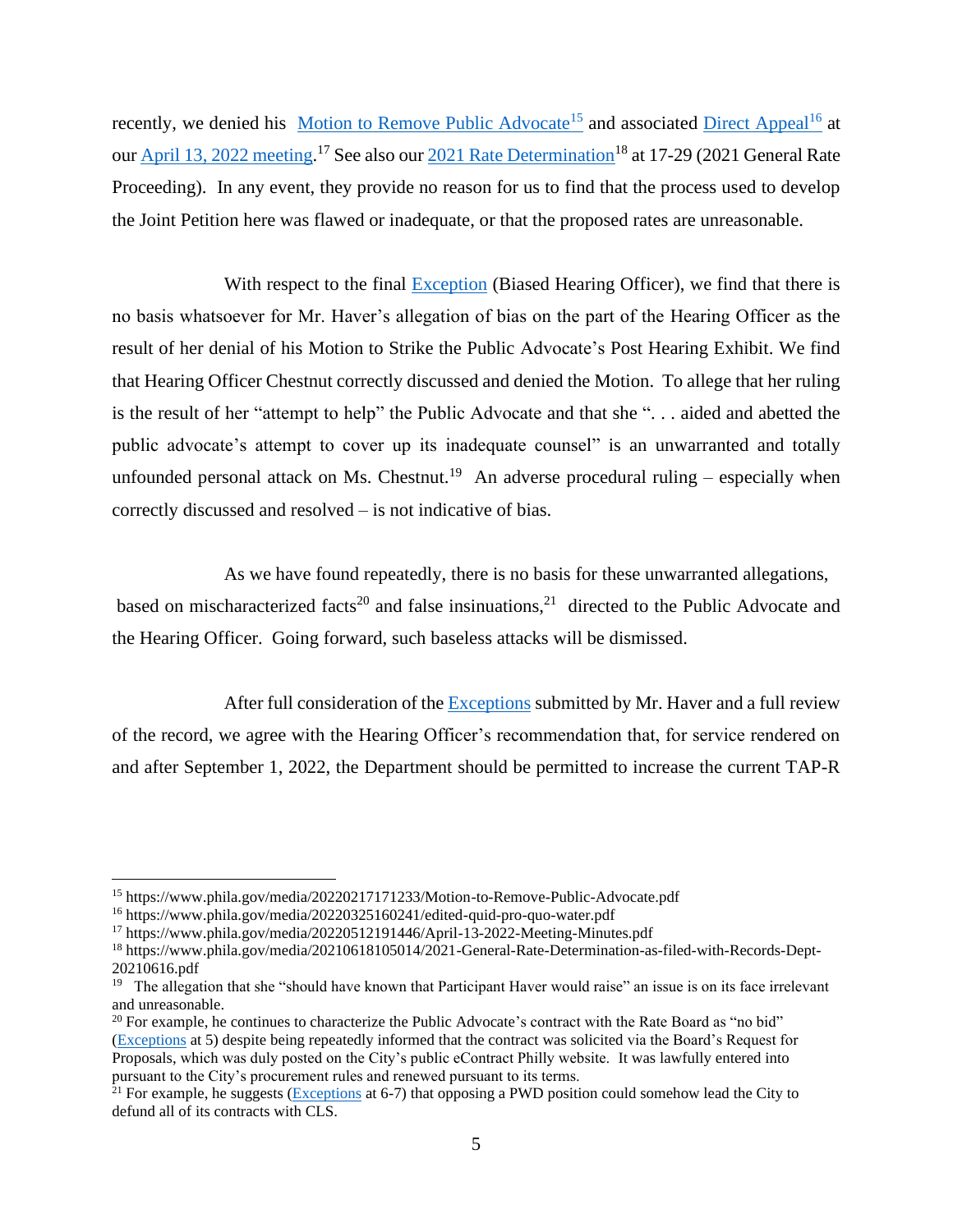water surcharge rates from \$0.69/Mcf to  $$1.03/Mcf<sup>22</sup>$  and to increase the sewer surcharge rate from \$1.09/Mcf to \$1.63/Mcf. See [Joint Petition,](https://www.phila.gov/media/20220425205927/PWD-2022-TAP-joint-settlement-final-Combined.pdf) Exh. 1.

The rates and charges are in compliance with applicable ordinances and regulations and our  $2018$  Rate Determination<sup>23</sup>, which set forth the basis for calculating and adjusting the TAP-R surcharge to fund this low-income customer assistance program.. The record of this proceeding fully supports the conclusion that these rates provide a reasonable basis for recovery of TAP-R costs, and therefore are just and reasonable.

We note that these rates, after a full opportunity for review and discovery, were either agreed to (PWD, the Public Advocate) or supported (the Philadelphia Large Users Group) by participants who represent a broad range of interests. Other than Mr. Haver, no participants objected t[o the May 29, 2021 Hearing Officer Report,](https://www.phila.gov/media/20220512191447/TAP-R-Report-2022-May-10-final.pdf) and no active or inactive participant objected to the proposed rates.<sup>24</sup>

Therefore, we find the modified TAP-R rates contained in Exhibit 1 to the [Joint](https://www.phila.gov/media/20220425205927/PWD-2022-TAP-joint-settlement-final-Combined.pdf)  [Petition](https://www.phila.gov/media/20220425205927/PWD-2022-TAP-joint-settlement-final-Combined.pdf) to be just and reasonable and authorize the Department to file revised rates and charges as proposed, effective for service rendered on and after September 1, 2022.

Date: June 15, 2022

Irwin Popowsky, Chair Tony Ewing, Vice-Chair Abby L. Pozefsky, Secretary McCullough Williams III, Member Debra McCarty, Member

<sup>24</sup> During the TAP-R public hearing, Mr. Haver commented that it was improper to fund the TAP-R program by imposing what he called "the equivalent of a sales tax" on non-TAP customers' water usage. Mr. Ballenger pointed out that TAP-R is funded similarly to the Universal Service Fund Charge imposed to fund the low-income customer assistance programs of every regulated utility in Pennsylvania. See TAP-R [Public and Technical Hearing,](https://www.phila.gov/media/20220421170110/Tap-R-technical-hearing-transcript-2022-03-31.pdf) March 31, 2022, https://www.phila.gov/media/20220421170110/Tap-R-technical-hearing-transcript-2022-03-31.pdf. As noted in the Hearing Officer Report at 8, "It is incorrect to characterize the TAP-R

 $22$  Fire protection customers are also subject to a TAP-R surcharge rate, and which is incorporated in the quantity charge. Therefore, the change in the water rate will also apply to the Fire Protection TAP-R surcharge. <sup>23</sup> https://www.phila.gov/media/20180713144736/2018-RATE-DETERMINATION-TIMESTAMPED.pdf

surcharge as a 'tax'." We further note that the structure of TAP-R rates, as with all other rates and charges, is determined in General Rate Proceedings.